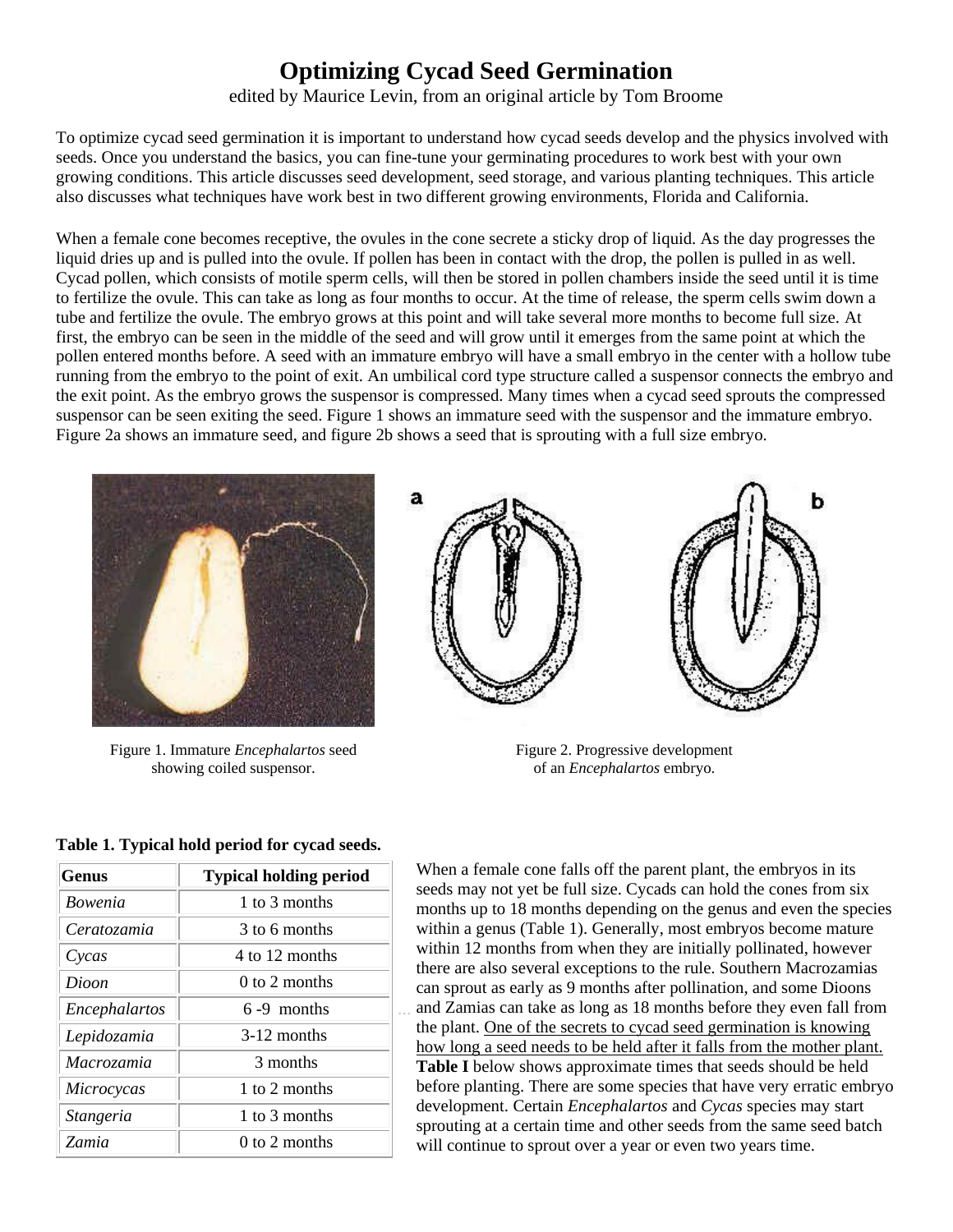Many times if a seed is planted before it is ready to sprout it may absorb too much moisture, expand and appear as if it is going to sprout, and then die. This extra period gives time for fungus and insects to attack the seed as well. It is a good idea to cut open one seed lengthwise down the middle to observe embryo development. In most cases, you will save more plants by destroying one seed, compared to how many seed will die from being planted too early. Figures 3-5 show examples of seeds from three different genera.



.

Figure 3. *Ceratozamia* seeds. The seed on the left is a very immature seed; sowing time is about 3 months. The seed on the right is half mature showing a small embryo and a compacted suspensor; sowing time is about a month to 6 weeks.



Figure 4. *Dioon edule* seed that is ready to sprout, with full sized embryo.



Figure 5. *Zamia variegata* seed with full sized embryo; on the top of the left side, you can see the compressed suspensor.

Proper seed storage is the next important aspect of getting a high germination rate. This is the point where most good seeds can become bad seeds. Cycad seeds need a certain amount of moisture at this time to continue developing properly. If a seed does not get this moisture in some way the soft inside can separate from the hard outside shell. Most of us by now have heard about rattlers and floaters. When the inside of the seed starts to dry up, it gets smaller which forms an air pocket and this is why a seed will float in water or rattle when shaken. If a seed has just started to rattle it is still possible to save the seed by soaking it in water for a day or two. If the seed has been kept for a long period of time without any hydration it can be too late to save it. I never throw away rattlers or floaters and have had hundreds of them germinate over the years. I usually plant them separately, because if they are bad, the bad seeds will spread fungus very fast once they are planted in a community tray or pot.

Cycad seeds can be stored in many ways. Some should be cleaned before they are stored and some are better off stored with the seed coat on. The smaller the seed the better the chance of the seed drying out on the inside. I store all my *Zamia* and *Cycas* seeds with the fruit on. Without any special care, I have stored *Zamia floridana* seed for up to seven months with the sarcotesta (outer fleshy layer) on. I have found that the same seeds will start going bad after three months of storage if they are cleaned first. The sarcotesta is an amazing thing. It keeps the seed just moist enough to keep the seed fresh, but it also inhibits the seed from germinating until it is removed.

I always store my seeds in a cool place. I never store them in a closed container or plastic bag because this seems to give fungus a good chance to attack the seeds. I keep my seeds in open containers, or when I have very large amounts of a certain type of seed, I use nylon mesh bags. I soak the seeds I have cleaned every two weeks for a couple of hours, and then let them dry again. This keeps them moist enough so they don't go bad, but on the other hand, they don't get too wet. The nylon bags work great for this process.

Once you are ready to germinate your seeds, you should remove the sarcotesta first if it hasn't been done already. After they are clean, I will soak them for two days in water. This really seems to help them get started. Cycad seeds are very capable of absorbing moisture, and there is absolutely no need to scarify or crack the seeds. A seed that has a full sized embryo will readily germinate once there is enough moisture, and the temperature in the growing area is high enough. Once I soak the seeds, I will usually dip them in a fungicide before I plant them. I prefer to use Daconil, but there are other fungicides that will work just as well.